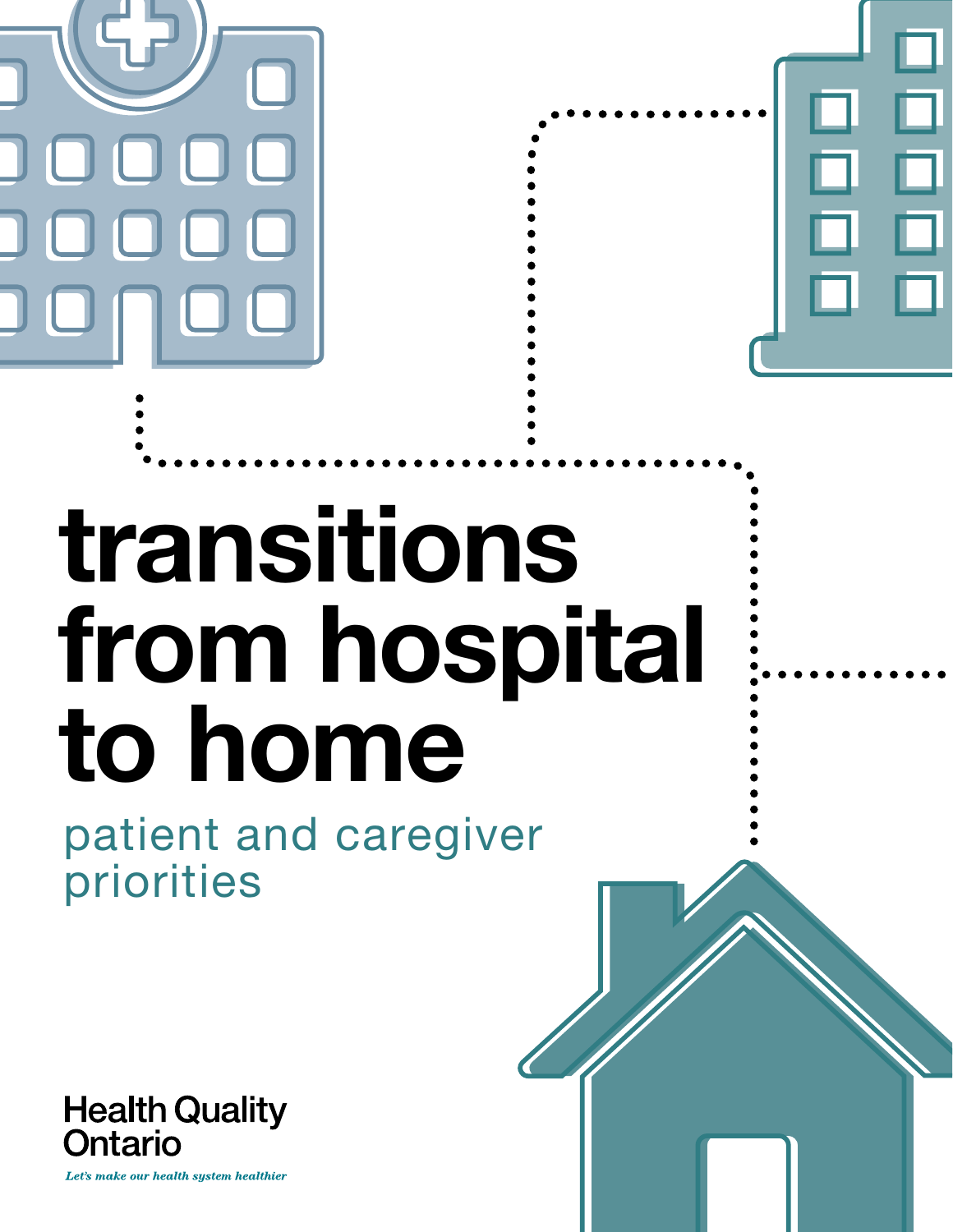In early 2018, Health Quality Ontario asked Ontarians about their transitions from hospital to home. Various patients and caregivers shared many stories of success. They received compassionate care that eased the journey home, and they had the right supports in place once they arrived.

We also heard about gaps in care—challenges with the discharge process, medications, home care and follow-up appointments, to name a few. We heard simple stories, moving stories, and stories that were complex.

#### *What we heard was only the beginning.*

Next, we wanted to understand what parts of transitions back home are most important to Ontarians. What's needed to improve their transitions in care?

Later in 2018, we asked once again and you responded.

This is what we learned.

#### **What we asked**

From the more than 1,100 original stories you shared, we then worked with patient partners and community advisors to review the stories and identify what parts of the transition matter to patients and caregivers. We found 52 points in the journey from hospital to home that can make a difference. These points touch all aspects of a patient's transition: from cost to coordination, from medications to medical follow-up.

We then asked Ontarians to rate these 52 points in the transition process. Which points would have the biggest impact on your confidence to care for yourself or your loved one? And which points in the transition represented a gap that the health care system should address first?

#### **What we learned**

Close to 300 people shared their priorities in person and online. From patients and caregivers, from the elderly to those caring for children, from rural Ontarians to city people—we learned that many Ontarians share the same priorities for improving their transitions from hospital to home.

#### *Three key insights emerged from learning about your priorities:*



 Home care is a top priority



Some groups face unique challenges



Caregivers play a special role that needs to be acknowledged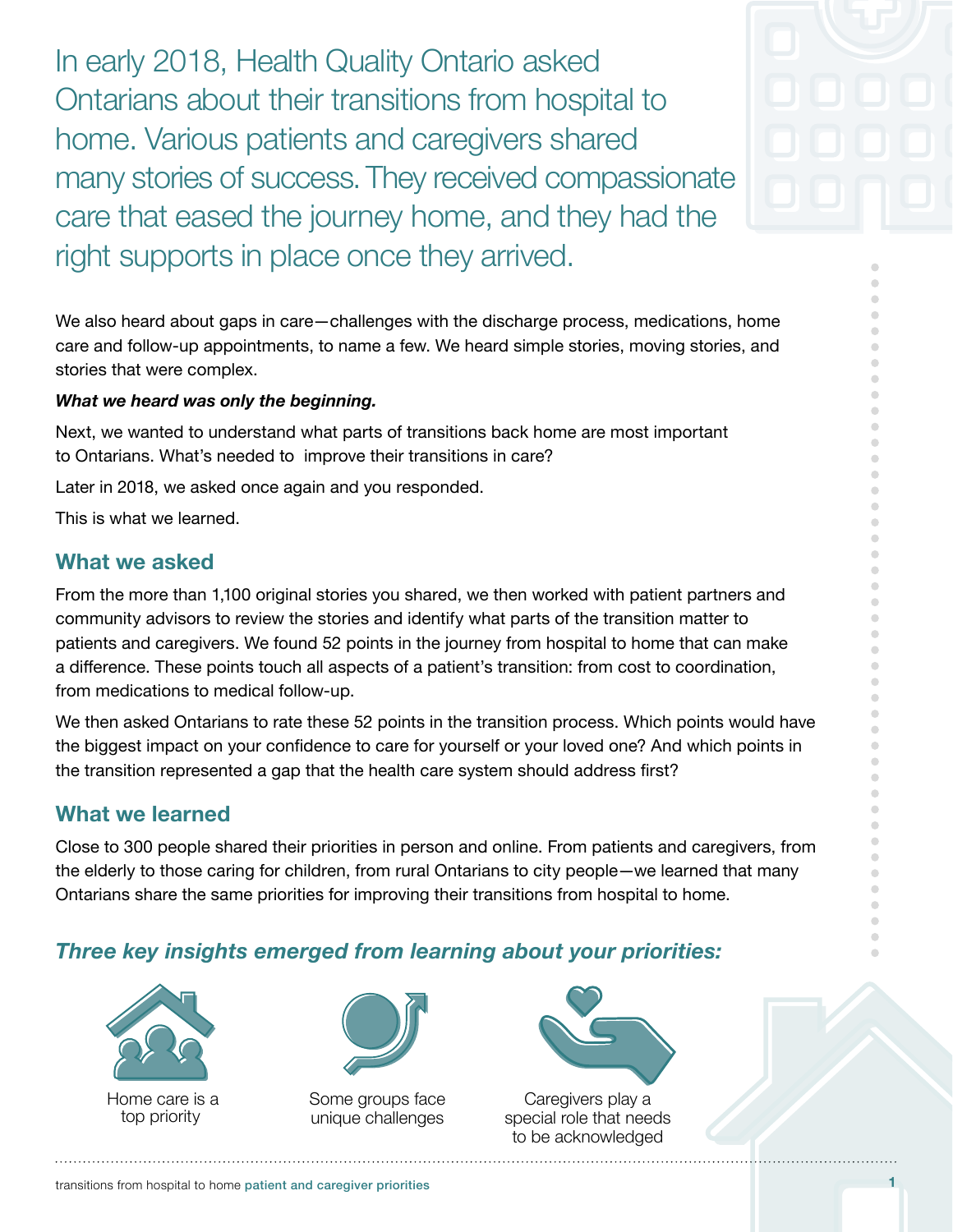# Insight 1: **home care is a top priority**

Home care stood out as a priority for all. For people with diverse health needs and from different communities across Ontario, improving home care resonated the most.

Three of the top five priorities that emerged, across all aspects of transitions in care, focused on home care: funding for home care, access to home care, and timeliness of starting home care.

> *The social worker made arrangements for home care/therapy etc. However, it took some time and a lot of advocating for those initiatives to be put in place and it was very stressful for both my relative and me as the sole caregiver.*

*We were quite impressed by the flexibility the home care coordinator showed, for instance moving around the hours of care as we all figured out the new normal at home.*

66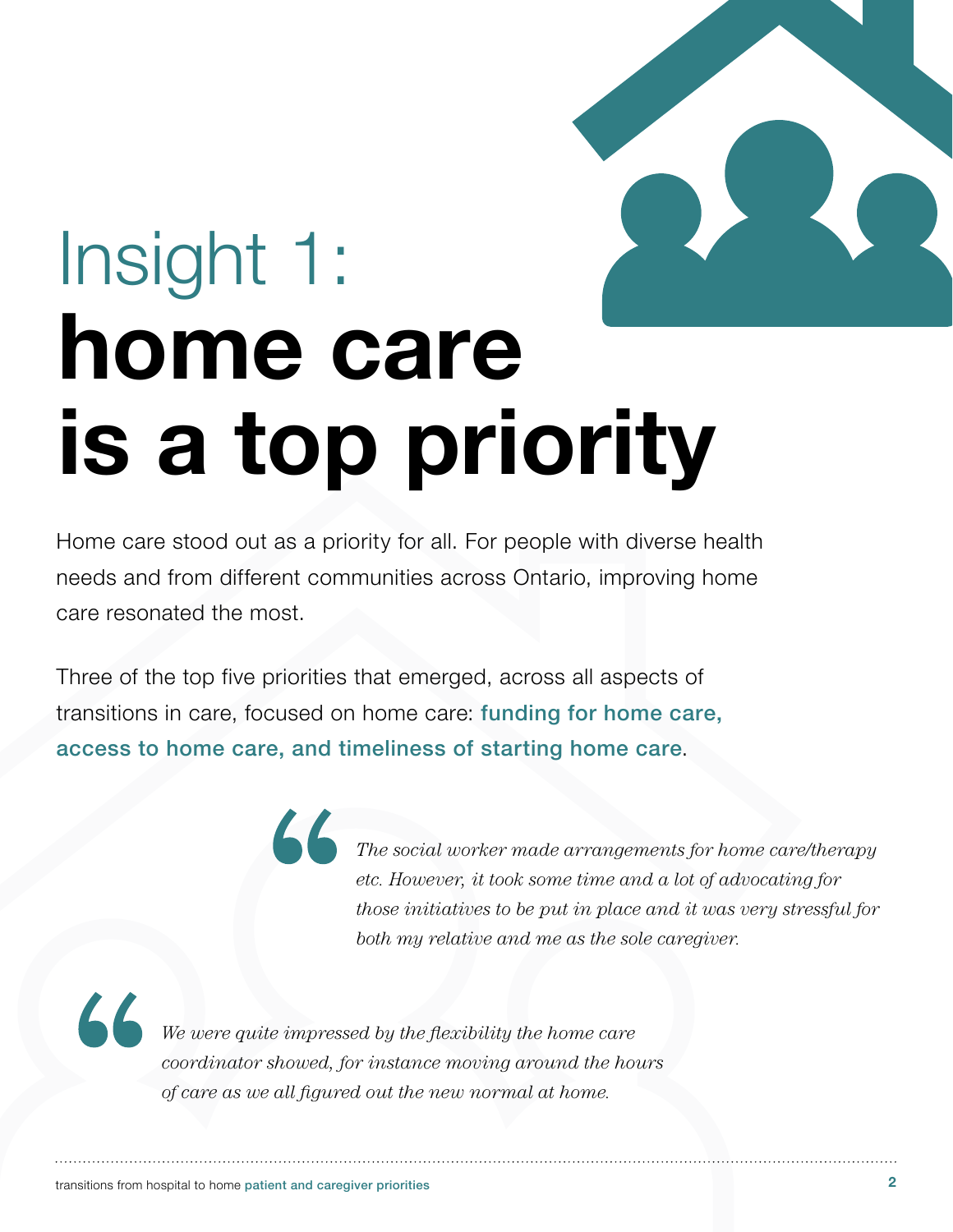## Insight 2: **some groups face unique challenges**

Some groups of people highlighted unique challenges they face in their transitions from hospital to home.

#### *Examples include:*

- People living outside urban areas would like it to be easier to fill a prescription quickly after they are discharged from hospital
- People who received care for mental health conditions would like to improve the chance to be heard and to ask questions in hospital; more than other patients, their experience while in hospital affected the transition home
- People living in poverty find it hard to manage the out-of-pocket costs of health supports in the community such as physiotherapy, occupational therapy, and medicines

Understanding the unique challenges faced by people in different circumstances is important to make sure transitions work for all. And addressing gaps in care like these may help people across Ontario be as healthy as possible, regardless of their unique challenges.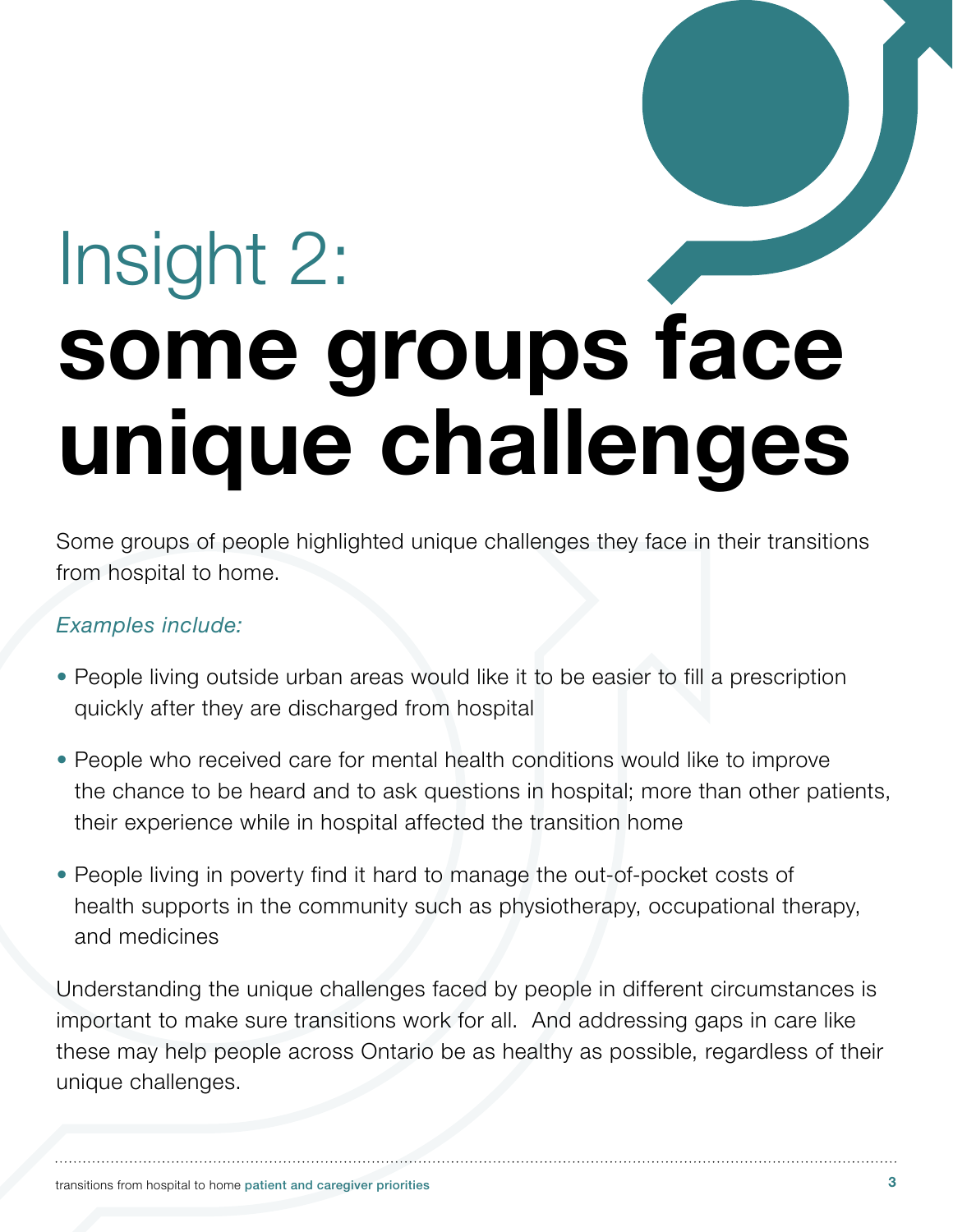## Insight 3: **caregivers play a special role that needs to be acknowledged**

From across Ontario, all kinds of caregivers—family members and friends spoke of their own special challenges and priorities. Whether young or old, caregivers want to be heard, to be a part of decision-making around the patient's care, and to ease the patient's transition home.

#### *Some of their priorities are:*

- Making sure home care is in place when the patient leaves the hospital
- Making sure hospital staff involved in discharge planning do not assume family and friends will provide care at a certain level of ability or for a certain amount of time

*After providing support and meds to my husband every 4 hours round the clock, I was exhausted after 3 Days. How do people cope doing this for months at a time?*

*The doctor included us in all decision making and steps. When I asked him what he would do if it was his father, he said "the exact same that you and your sister are doing". Kind and empathetic. Makes all the difference.*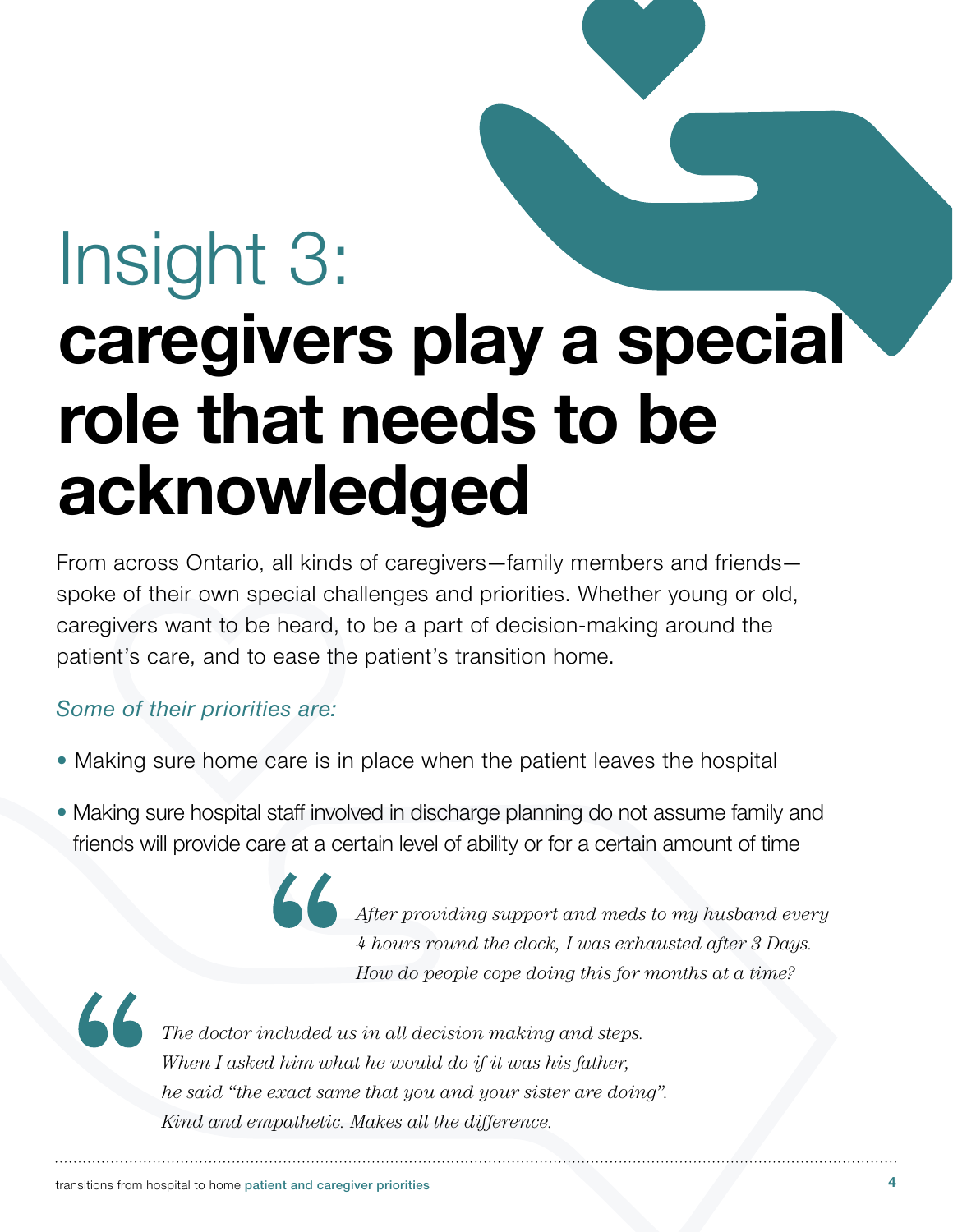$\bigcirc$  $\bullet$ 

 $\Box$  $\bigcirc$  $\triangle$  $\Box$  $\bigcirc$ 

 $\begin{array}{ccc} \bullet & \bullet & \bullet \\ \bullet & \bullet & \bullet \end{array}$  $\begin{array}{ccc} \bullet & \bullet & \bullet \\ \bullet & \bullet & \bullet \end{array}$  $\qquad \qquad \Box$  $\begin{array}{ccc} \bullet & \bullet & \bullet \\ \bullet & \bullet & \bullet \end{array}$  $\begin{array}{c} \begin{array}{c} \begin{array}{c} \begin{array}{c} \end{array} \end{array} \end{array} \end{array} \end{array}$  $\begin{array}{c} \hline \end{array}$  $\begin{array}{c} \bullet \\ \bullet \end{array}$  $\bullet$  $\bullet$  $\begin{array}{ccc} \bullet & \bullet & \bullet \\ \bullet & \bullet & \bullet \end{array}$  $\begin{array}{ccc} \bullet & \bullet & \bullet \\ \bullet & \bullet & \bullet \end{array}$  $\begin{array}{c} \begin{array}{c} \begin{array}{c} \begin{array}{c} \end{array} \end{array} \end{array} \end{array} \end{array}$  $\begin{array}{c} \begin{array}{c} \begin{array}{c} \begin{array}{c} \end{array} \end{array} \end{array} \end{array} \end{array}$  $\bullet$ 

 $\triangle$  $\Box$  $\triangle$  $\blacksquare$  $\bullet$  $\bullet$  $\bullet$ 

## What's Next?

We have heard from Ontarians about their experiences transitioning from hospital to home.

We have learned from Ontarians what the priorities should be when it comes to making those transitions better.

#### Now, we are using what we heard and learned to improve the quality of care for Ontarians.

Your priorities helped us develop a provincial standard for high-quality care during transitions from hospital to home. The standard is designed to support health professionals to know what quality care looks like during transitions, and to improve the care patients receive as they leave the hospital and after they return home.

And, it's part of our library of other **Quality** [Standards](https://www.hqontario.ca/Evidence-to-Improve-Care/Quality-Standards/View-all-Quality-Standards). All of our standards are based on the best available evidence and are developed in collaboration with patients, family members, and health care providers.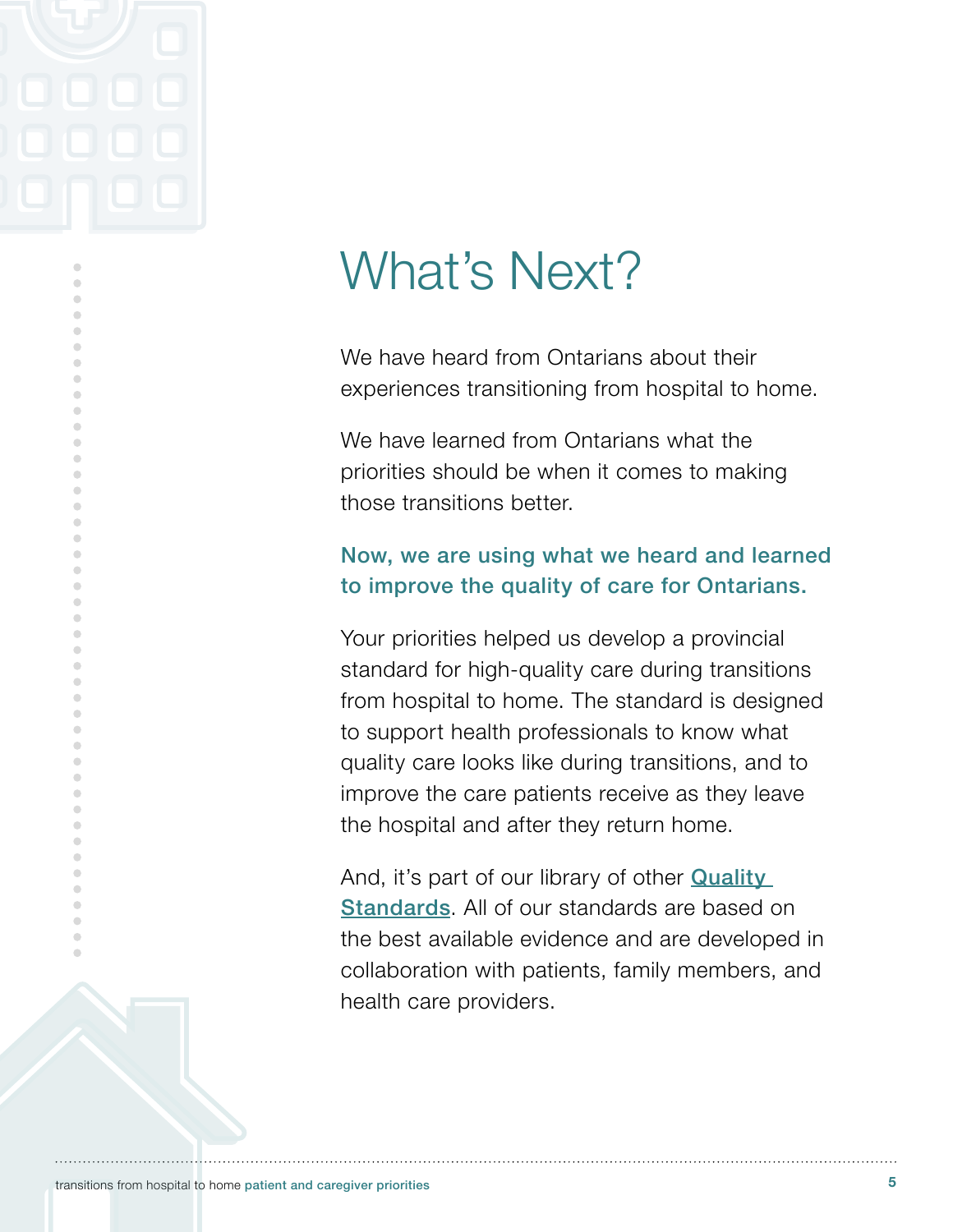## Engagement Approach

To understand Ontarians' priorities among the 52 points in the transition process, Health Quality Ontario's patient partnering team and community advisors reached out to many of the patient groups and health care partners previously involved in sharing stories about the transition from hospital to home. Along with inviting participation online, project members reached out to participants in person.

Participants were able to share their priorities through online or paper surveys.

### **Who were our participants this part of the project?**

These are the experiences of patients and caregivers who participated: